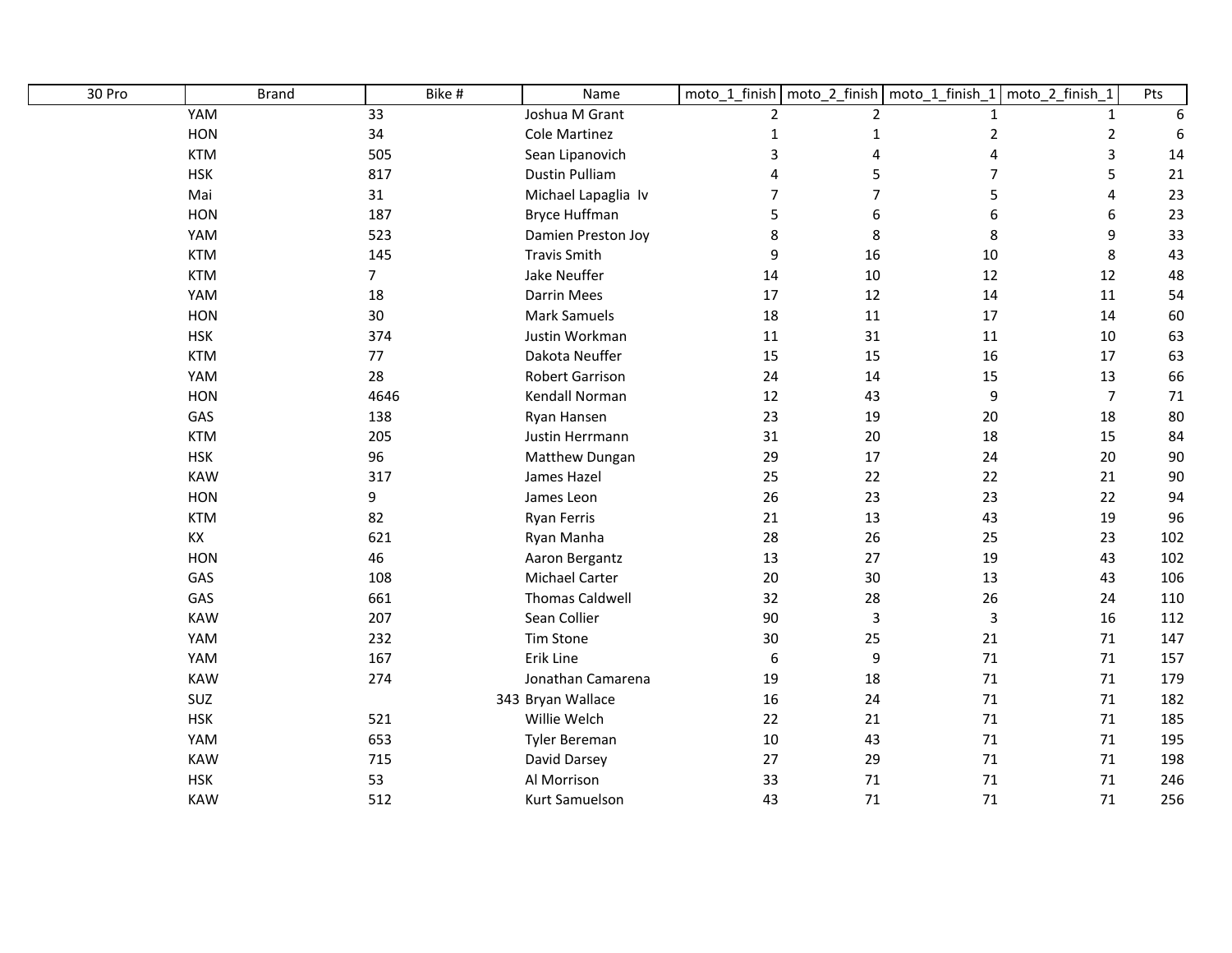| 30 B |            | Brand Bike #    | Overall        | Name                     | Moto 1 Sat     | Moto 2 Sat       | Moto 1 Sun                | Moto 2 Sun     | Pts |
|------|------------|-----------------|----------------|--------------------------|----------------|------------------|---------------------------|----------------|-----|
|      | <b>KAW</b> | $\overline{26}$ | $\mathbf 1$    | Matt Dion                | $\overline{2}$ | $\mathbf{1}$     | $\mathbf{1}$              | $\overline{2}$ | 6   |
|      | YAM        | 510             | $\overline{2}$ | Steven Hembree           | 6              | 4                | $\ensuremath{\mathsf{3}}$ | $\mathsf 3$    | 16  |
|      | <b>KAW</b> | 32              | 3              | <b>Taylor Nester</b>     | 5              | 8                | 5                         | $1\,$          | 19  |
|      | <b>HON</b> | 34              | 4              | Matt Sani                | $\mathbf 1$    | 10               | 8                         | $\overline{7}$ | 26  |
|      | YAM        | 118             | 5              | Spenser Wernli           | 9              | $\mathsf 3$      | 6                         | 8              | 26  |
|      | <b>BTA</b> | 474             | 6              | Jason Soracco            | 13             | $\overline{7}$   | 11                        | $11\,$         | 42  |
|      | YAM        | 17              | $\overline{7}$ | Vincent Pasdeloup        | 3              | 31               | $\overline{\mathbf{4}}$   | 5              | 43  |
|      | <b>KAW</b> | 733             | 8              | <b>Brandon Reina</b>     | 8              | 11               | 9                         | 19             | 47  |
|      | <b>KAW</b> | 214             | 9              | Erik Larson              | 17             | 17               | $\overline{7}$            | 14             | 55  |
|      | <b>HSK</b> | 98              | 10             | Tyler Ash                | 12             | 14               | 13                        | 16             | 55  |
|      | <b>HON</b> | 911             | 11             | <b>Michael Gomes</b>     | 25             | 20               | $\overline{2}$            | 12             | 59  |
|      | YAM        | 324             | 12             | Seth Brisson             | 18             | 12               | 20                        | 10             | 60  |
|      | YAM        | 425             | 13             | Brandon Petersen         | $10\,$         | 22               | 16                        | 13             | 61  |
|      | <b>HSK</b> | 305             | 14             | Sammy Yacovelli          | 35             | 16               | 10                        | $\pmb{4}$      | 65  |
|      | <b>KTM</b> | 412             | 15             | Andrew Hodges            | 22             | 19               | 14                        | 17             | 72  |
|      | <b>HON</b> | 121             | 16             | Kyle Kellett             | 16             | 24               | 15                        | 18             | 73  |
|      | <b>HON</b> | 52              | 17             | Matthew Sterbenz         | 20             | 15               | 17                        | 23             | 75  |
|      | <b>HON</b> | 716             | 18             | <b>Brandon Potts</b>     | 24             | 18               | 12                        | 22             | 76  |
|      | GAS        | 632             | 19             | Damon Iwanaga            | 15             | 41               | 21                        | 15             | 92  |
|      | <b>HON</b> | 739             | 20             | <b>Leland Daniel</b>     | 27             | 21               | 24                        | 20             | 92  |
|      | YAM        | 827             | 21             | <b>Tylor Hemme</b>       | 23             | 27               | 27                        | 26             | 103 |
|      | YAM        | 40              | 22             | Tom Sullivan             | 28             | 32               | 23                        | 21             | 104 |
|      | GAS        | 67              | 23             | Jon Rottkamp             | 32             | 26               | 26                        | 24             | 108 |
|      | GAS        | 376             | 24             | Jason Jeffery            | 19             | 5                | 19                        | 69             | 112 |
|      | <b>HON</b> | 26              | 25             | Cameron Zink             | 14             | 69               | 22                        | 9              | 114 |
|      | YAM        | 198             | 26             | <b>Travis Love Pease</b> | 34             | 29               | 28                        | 25             | 116 |
|      | YAM        | 385             | 27             | <b>Matthew Hall</b>      | 11             | $\overline{2}$   | 41                        | 69             | 123 |
|      | <b>KAW</b> | 139             | 28             | Ryan Mcelfish            | $\overline{7}$ | 9                | 41                        | 69             | 126 |
|      | <b>HON</b> | 616             | 29             | Chad Williams            | 41             | 69               | 18                        | 6              | 134 |
|      | YAM        | 693             | 30             | Dakota Millwood          | 41             | 33               | 29                        | 41             | 144 |
|      | YAM        | 341             | 31             | Phillip Hodge            | 30             | 23               | 25                        | 69             | 147 |
|      | GAS        | 28              | 32             | Joseph Bitto             | 4              | $\boldsymbol{6}$ | 69                        | 69             | 148 |
|      | <b>KTM</b> | 205             | 33             | Joe Carlino              | 41             | 25               | 30                        | 69             | 165 |
|      | <b>KTM</b> | 33              | 34             | <b>Geoff Wills</b>       | 26             | 30               | 41                        | 69             | 166 |
|      | GAS        | 48              | 35             | Michael Schneider        | 21             | 13               | 69                        | 69             | 172 |
|      | <b>KTM</b> | 74              | 36             | Jason Moore              | 31             | 28               | 69                        | 69             | 197 |
|      | YAM        | 33x             | 37             | <b>Brandon Case</b>      | 29             | 69               | 69                        | 69             | 236 |
|      | <b>KTM</b> | 66              | 38             | Adrian Spiker Ii         | 33             | 69               | 69                        | 69             | 240 |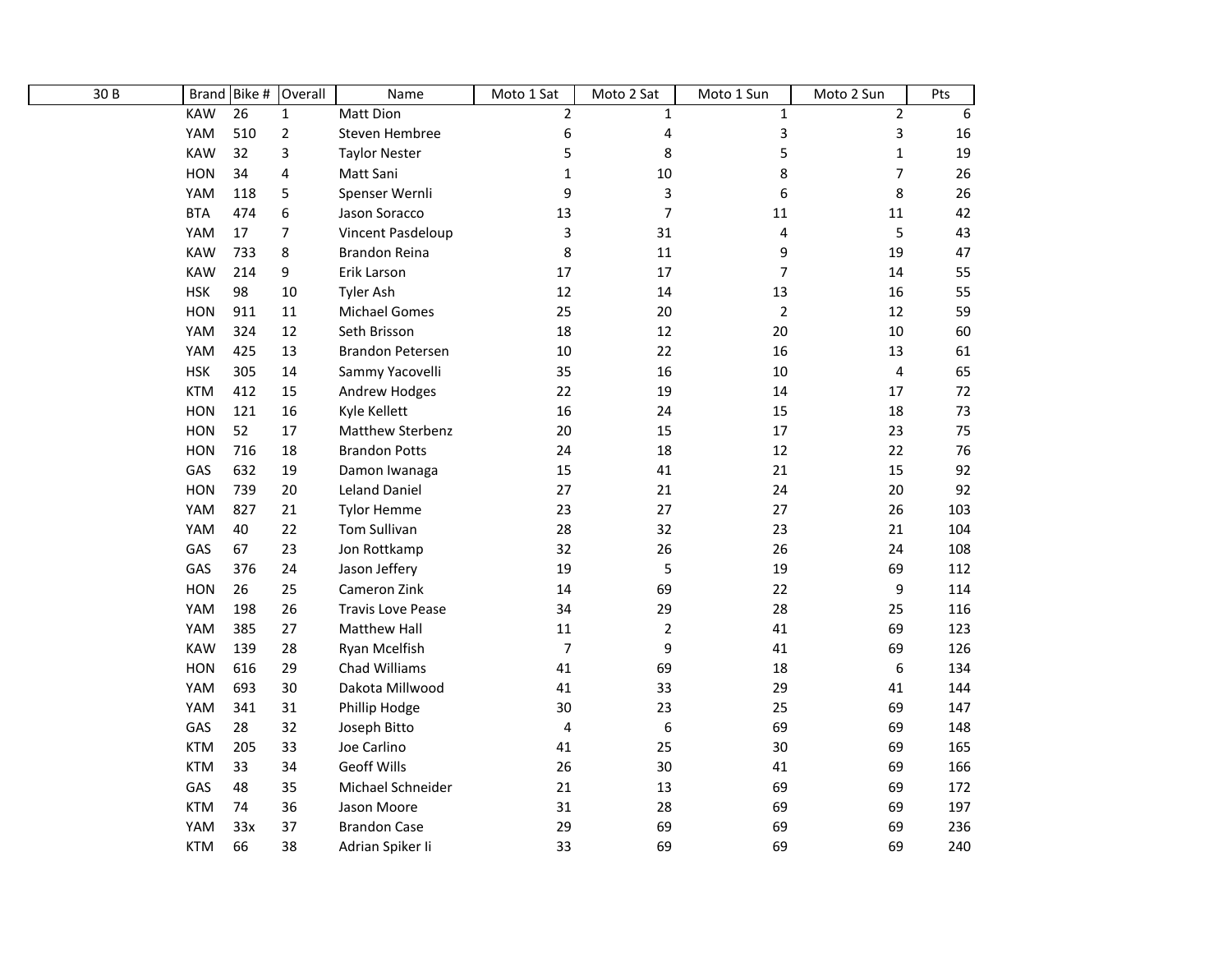| 30 C | Brand      | Bike #       | Overall | Name                  | Main Sat       | Main Sun       | Pts |
|------|------------|--------------|---------|-----------------------|----------------|----------------|-----|
|      | <b>HON</b> | 13           |         | 1 Zack Wiley          | 3              | $\mathbf 1$    | 4   |
|      | <b>HSK</b> | 151          |         | 2 Eric Castellanos    | 5              | 4              | 9   |
|      | YAM        | 527          |         | 3 Thomas Provence     | $\overline{2}$ | $\overline{7}$ | 9   |
|      | YAM        | 451          |         | 4 Tony Esposito       | 8              | $\overline{2}$ | 10  |
|      | <b>HSK</b> | 224          |         | 5 Steven Hokit        | 9              | 3              | 12  |
|      | <b>KTM</b> | 714          |         | 6 Ryan Condrashoff    | 4              | 10             | 14  |
|      | YAM        | 152          |         | 7 Robert Wright       | 6              | 9              | 15  |
|      | <b>HSK</b> | 186          |         | 8 Christopher Angell  | 11             | 5              | 16  |
|      | <b>KTM</b> | 406          |         | 9 Michael Oetzell     | 18             | 6              | 24  |
|      | <b>KAW</b> | 304          |         | 10 Casey Segale       | 16             | 8              | 24  |
|      | <b>KTM</b> | 216          |         | 11 Brian Enciso       | 13             | 11             | 24  |
|      | <b>KAW</b> | 41           |         | 12 Logan Larive       | 14             | 12             | 26  |
|      | <b>HON</b> | 351          |         | 13 Loren Rivers       | 20             | 15             | 35  |
|      | YAM        | 579          |         | 14 Tyler Emond        | 17             | 18             | 35  |
|      | <b>HSK</b> | 57           |         | 15 Gavin Cracknell    | 19             | 17             | 36  |
|      | YAM        | 184          |         | 16 Jeston Langland    | 26             | 13             | 39  |
|      | <b>HON</b> | 709          |         | 17 Joshua Paloma      | 21             | 21             | 42  |
|      | YAM        | $\mathbf{1}$ |         | 18 Jeremy Borcherding | 28             | 16             | 44  |
|      | <b>KTM</b> | 214          |         | 19 Adam Garvey        | 27             | 23             | 50  |
|      | <b>KAW</b> | 159          |         | 20 Ward White         | 24             | 26             | 50  |
|      | <b>KTM</b> | 127          |         | 21 Brad Willhite      | 31             | 20             | 51  |
|      | <b>KAW</b> | 353          |         | 22 Samuel Hitchborn   | 30             | 22             | 52  |
|      | YAM        | 123          |         | 23 Nick Guin          | 40             | 14             | 54  |
|      | <b>HON</b> | 625          |         | 24 Steven Finegan     | 32             | 27             | 59  |
|      | <b>KAW</b> | 625x         |         | 25 Christian Connors  | 35             | 25             | 60  |
|      | YAM        | 390          |         | 26 Louis Munoz Jr.    | 23             | 37             | 60  |
|      | <b>HON</b> | 706          |         | 27 Filippo Zito       | 37             | 24             | 61  |
|      | GAS        | 992          |         | 28 Chris Grenier      | 25             | 38             | 63  |
|      | <b>HSK</b> | 633          |         | 29 Alejandro Soto     | 36             | 28             | 64  |
|      | <b>KTM</b> | 275          |         | 30 Ryan Butts         | 33             | 31             | 64  |
|      | <b>HON</b> | 11           |         | 31 Marshall Tomei     | $\mathbf 1$    | 90             | 91  |
|      | YAM        | 628          |         | 32 J.r. Alvernaz      | $\overline{7}$ | 90             | 97  |
|      | YAM        | 787          |         | 33 Scott Blum         | 10             | 90             | 100 |
|      | GAS        | 52           |         | 34 Matthew Schneider  | 12             | 90             | 102 |
|      | GAS        | 217          |         | 35 Jeff Maginn        | 15             | 90             | 105 |
|      | <b>HON</b> | 116          |         | 36 Nicholas Ainza     | 90             | 19             | 109 |
|      | YAM        | 298          |         | 37 Bryce Palmer       | 22             | 90             | 112 |
|      | <b>HSK</b> | 331          |         | 38 Robert Egesdahl    | 90             | 29             | 119 |
|      | <b>HSK</b> | 815          |         | 39 Ryan Lummis        | 29             | 90             | 119 |
|      | YAM        | 149          |         | 40 Chase Dennington   | 90             | 30             | 120 |
|      | YAM        | 590          |         | 41 Andrew Muller      | 90             | 32             | 122 |
|      | <b>HSK</b> | 126          |         | 42 Joshua Smith       | 90             | 33             | 123 |
|      | <b>KAW</b> | 71           |         | 43 Justin Finch       | 90             | 34             | 124 |
|      | <b>HSK</b> | 14           |         | 44 Eric Sheetz        | 34             | 90             | 124 |
|      | <b>HSK</b> | 225          |         | 45 Darren Thordsen    | 90             | 35             | 125 |
|      | <b>HSK</b> | 323          |         | 46 Jordan Finch       | 90             | 36             | 126 |
|      | <b>HON</b> | 55           |         | 47 Blake Kehoe        | 38             | 90             | 128 |
|      | <b>HON</b> | 140          |         | 48 Nate Garza         | 39             | 90             | 129 |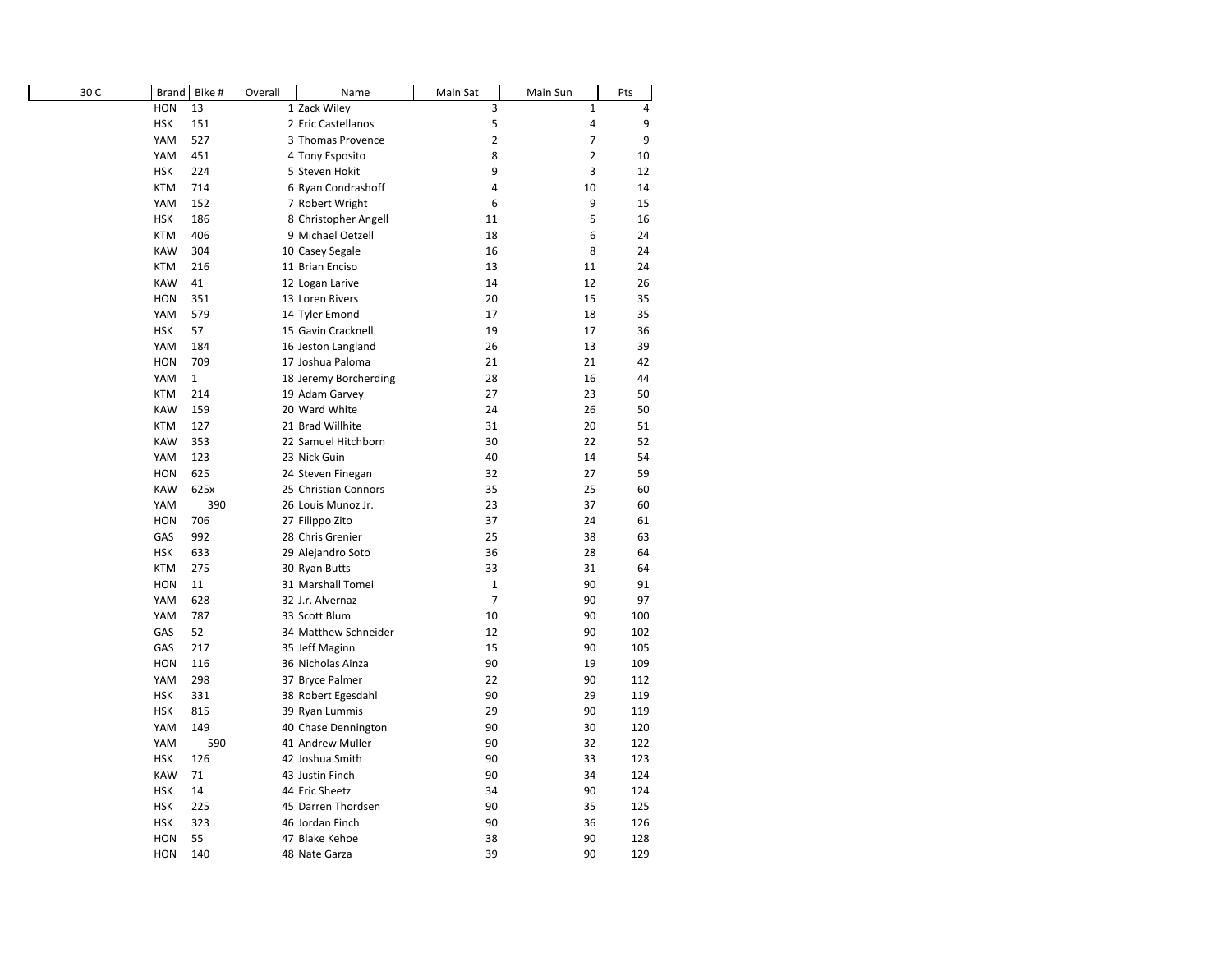| 40 A | Brand      | Bike # | Overall | Name               | Moto 1 Sat     | Moto 2 Sat | Moto 1 Sun | Moto 2 Sun     | Pts |
|------|------------|--------|---------|--------------------|----------------|------------|------------|----------------|-----|
|      | YAM        | 95     |         | 1 Mark Tilley      | 4              |            | 2          | $\overline{2}$ | 9   |
|      | GAS        | 46     |         | 2 Carey Hart       |                | 8          |            | 3              | 17  |
|      | YAM        | 64     |         | 3 Robert Blake     | 6              |            |            | 6              | 18  |
|      | YAM        | 200    |         | 4 Pat Foster       | 10             | 3          | 5.         | 4              | 22  |
|      | <b>HSK</b> | 804    |         | 6 Shawn Bushnell   | 14             | 5          |            | 5              | 31  |
|      | <b>KTM</b> | 676    |         | 5 Jeff Simas       | 5              | 10         | 6          | 10             | 31  |
|      | <b>KTM</b> | 158    |         | 7 Matt Barber      | $\overline{2}$ | 30         |            |                | 34  |
|      | <b>KTM</b> | 195    |         | 8 Jordan Burroughs | 19             | 7          | 8          | 8              | 42  |
|      | <b>KAW</b> | 87     |         | 9 Oakley Lehman    | 13             | 9          | 10         | 12             | 44  |
|      | <b>KAW</b> | 418    |         | 11 Ryan Abler      | 12             | 11         | 13         | 13             | 49  |
|      | GAS        | 13     |         | 10 Justin Homan    | 11             | 13         | 11         | 14             | 49  |
|      | <b>HON</b> | 104    |         | 12 Kris Papworth   | 7              | 6          | 30         | 7              | 50  |
|      | GAS        | 530    |         | 13 Michael R Brown | 18             | 14         | 12         | 11             | 55  |
|      | GAS        | 994    |         | 14 Michael Smith   | 8              | 30         | 9          | 9              | 56  |
|      | <b>KTM</b> | 24     |         | 15 Dave Duarte     | 20             | 18         | 14         | 15             | 67  |
|      | <b>HON</b> | 554    |         | 16 Matthew Manha   | 17             | 19         | 16         | 16             | 68  |
|      | <b>KAW</b> | 103    |         | 17 Brandon Duvall  | 21             | 17         | 15         | 17             | 70  |
|      | <b>HON</b> | 255    |         | 18 Tyson Taylor    | 1              | 4          | 58         | 58             | 121 |
|      | <b>HSK</b> | 716    |         | 19 Robert Beaupre  | 9              | 12         | 58         | 58             | 137 |
|      | <b>HSK</b> | 110    |         | 20 Dusty Pinckard  | 16             | 15         | 58         | 58             | 147 |
|      | KAW        | 517    |         | 21 Matt Gaines     | 15             | 16         | 58         | 58             | 147 |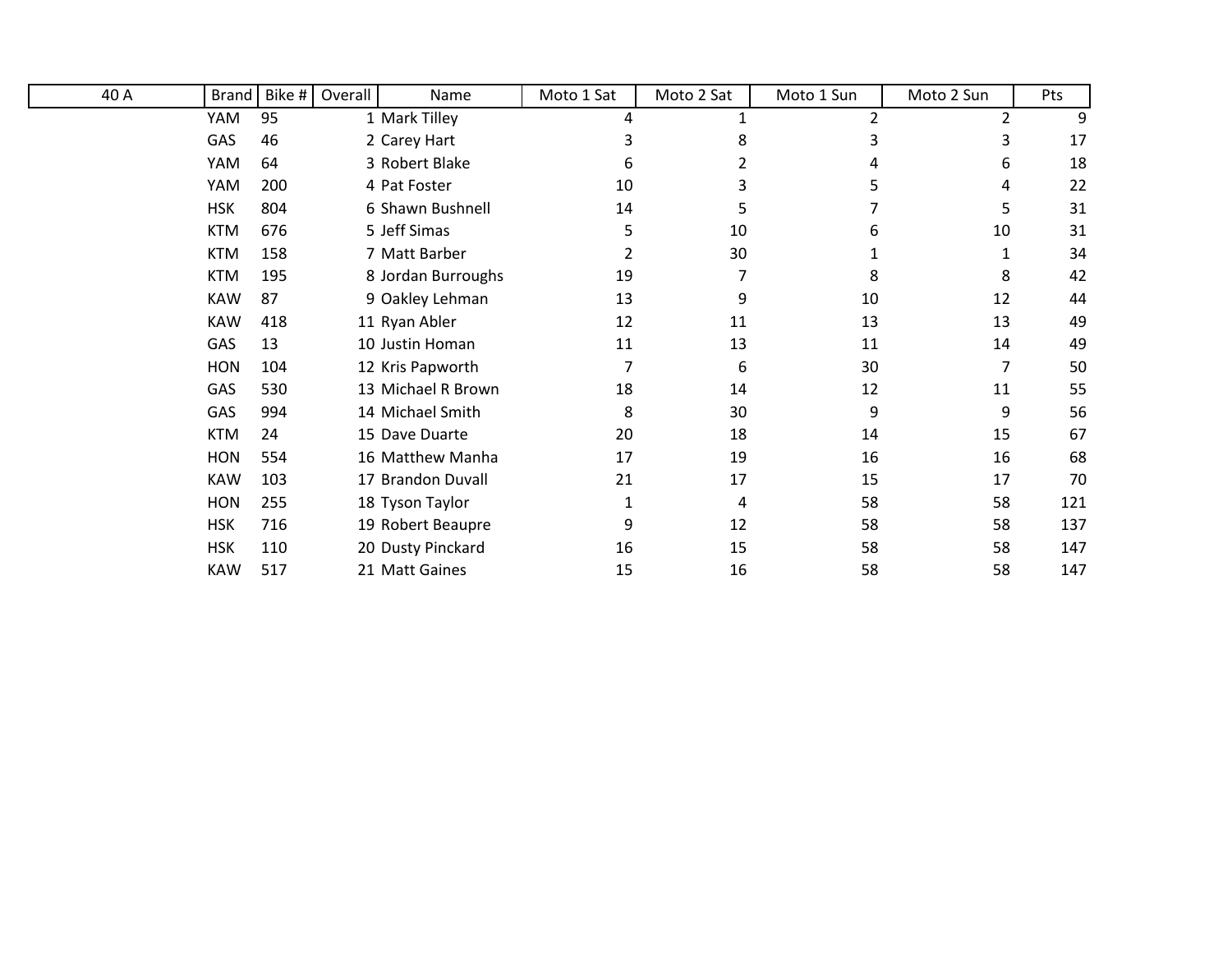| 40 B | Brand      |     | Bike # Overall | Name                 | Moto 1 Sat | Moto 2 Sat | Moto 1 Sun | Moto 2 Sun     | Pts |
|------|------------|-----|----------------|----------------------|------------|------------|------------|----------------|-----|
|      | <b>KTM</b> | 66  |                | 1 Adrian Spiker Ii   | 9          | 4          | 3          | 4              | 20  |
|      | <b>KAW</b> | 90  |                | 2 Aaron Cooke        | 6          | $10\,$     |            | 6              | 26  |
|      | <b>HON</b> | 636 |                | 3 Chuck Henson       | 12         | 6          | 5          | 5              | 28  |
|      | <b>KAW</b> | 582 |                | 4 Vito Tarantino     | 7          | 2          | 15         | 7              | 31  |
|      | <b>KTM</b> | 99  |                | 5 Richard Zinn       | 11         | 7          | 8          | 10             | 36  |
|      | <b>HSK</b> | 113 |                | 6 Alison Bushnell    | 13         | 8          | 7          | 9              | 37  |
|      | YAM        | 29  |                | 7 Jeff Whitaker      | 8          | 5          | 12         | 13             | 38  |
|      | <b>HSK</b> | 193 |                | 8 Wayne Ashby        | 10         | 9          | 6          | 16             | 41  |
|      | <b>HON</b> | 52  |                | 9 Matthew Sterbenz   | 3          | 38         | 2          | $\overline{2}$ | 45  |
|      | <b>KTM</b> | 258 |                | 10 Josh West         | 5          | 38         | 1          | 3              | 47  |
|      | <b>HSK</b> | 40  |                | 11 James Ellis       | 17         | 13         | 9          | 8              | 47  |
|      | <b>KTM</b> | 375 |                | 12 John Ortiz        | 14         | 12         | 10         | 11             | 47  |
|      | YAM        | 26  |                | 13 Adam Clarke       | 19         | 15         | 11         | 12             | 57  |
|      | YAM        | 158 |                | 14 Shawne Chamberlin | 21         | 17         | 14         | 14             | 66  |
|      | <b>KAW</b> | 139 |                | 15 Ryan Mcelfish     | 2          | 3          | 66         | 1              | 72  |
|      | YAM        | 17  |                | 16 Paul Nemec        | 23         | 18         | 19         | 15             | 75  |
|      | <b>HON</b> | 17  |                | 17 Kirk Chandler     | 26         | 20         | 18         | 18             | 82  |
|      | <b>HSK</b> | 262 |                | 18 Craig Bouman      | 4          | 66         | 16         | 38             | 124 |
|      | GAS        | 110 |                | 19 Curt Wilcox       | 25         | 66         | 17         | 17             | 125 |
|      | YAM        | 810 |                | 20 Scott Johnson     | 15         | 11         | 38         | 66             | 130 |
|      | <b>KTM</b> | 80  |                | 21 Pat Lopez         | 16         | 38         | 13         | 66             | 133 |
|      | YAM        | 833 |                | 22 Joseph Bennett    | 1          | 1          | 66         | 66             | 134 |
|      | <b>HON</b> | 268 |                | 23 Dan Aposhian      | 18         | 16         | 66         | 66             | 166 |
|      | <b>KAW</b> | 676 |                | 24 Jason Gaines      | 20         | 14         | 66         | 66             | 166 |
|      | <b>KTM</b> | 44x |                | 25 Paul Reed         | 22         | 19         | 66         | 66             | 173 |
|      | SUZ        | 2a  |                | 26 Alex Lassman      | 24         | 38         | 66         | 66             | 194 |
|      | <b>HSK</b> | 58  |                | 27 Aaron Dosh        | 38         | 66         | 66         | 66             | 236 |
|      | YAM        | 767 |                | 28 Greg Garrison     | 38         | 66         | 66         | 66             | 236 |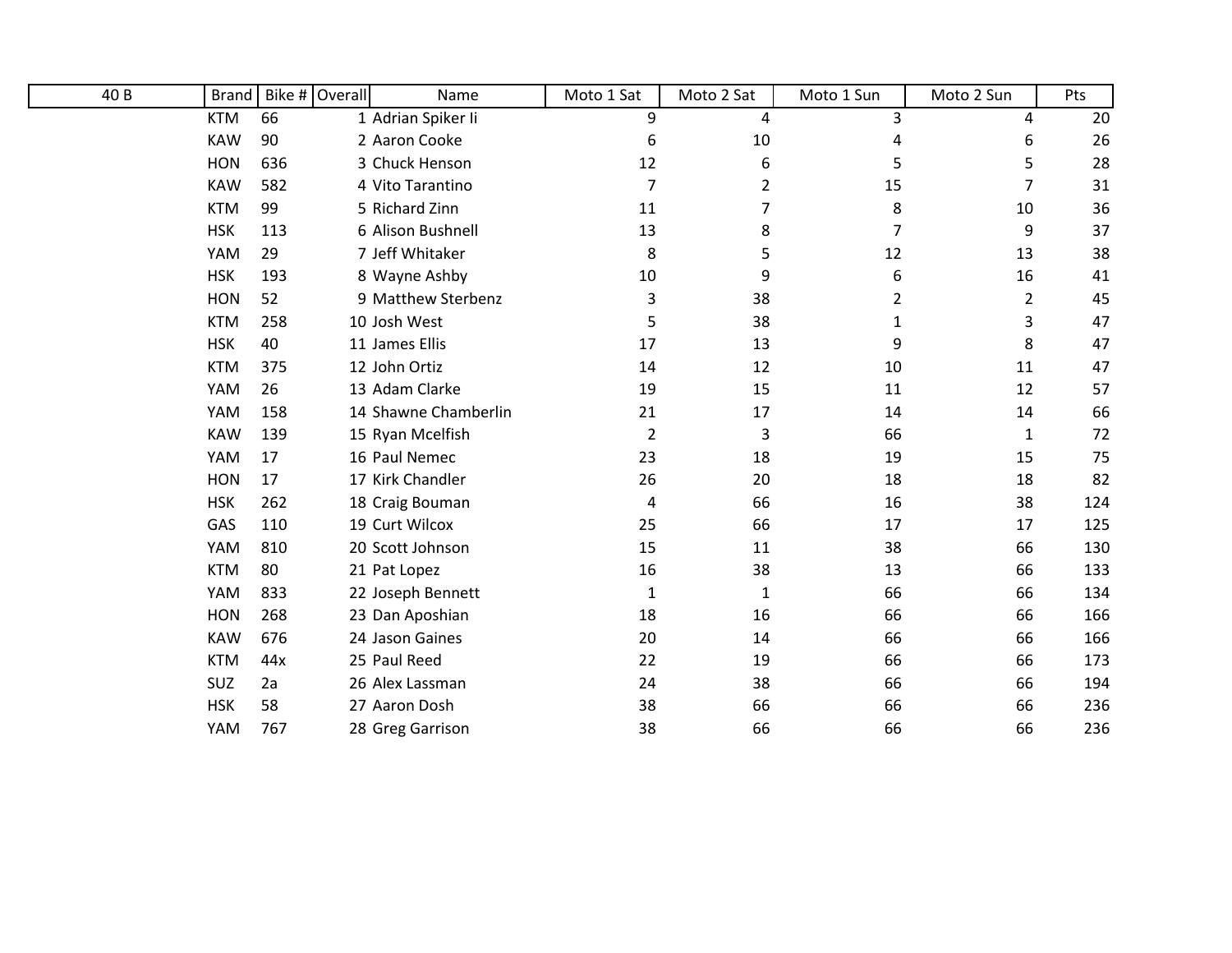| 40C | Bike #<br>Overall<br>Brand | Name                 | Main Sat<br>Main Sun<br>Pts  |                |
|-----|----------------------------|----------------------|------------------------------|----------------|
|     | <b>HON</b><br>950          | 1 Damien Bell        | $\overline{2}$<br>1          | $\overline{3}$ |
|     | YAM<br>628                 | 2 Clint Damm         | $\overline{\mathbf{c}}$<br>1 | 3              |
|     | <b>HSK</b><br>42           | 3 David Munn         | 3<br>3                       | 6              |
|     | KAW<br>17                  | 4 Dan Galliett       | 5<br>4                       | 9              |
|     | <b>KTM</b><br>30           | 5 David O Connor     | 6<br>6                       | 12             |
|     | YAM<br>44                  | 6 Grant Bloomfield   | 8<br>8                       | 16             |
|     | <b>HSK</b><br>518          | 7 Richard Byrnes     | $\overline{7}$<br>9          | 16             |
|     | <b>KAW</b><br>159          | 8 Ward White         | $\overline{7}$<br>10         | 17             |
|     | <b>HSK</b><br>1            | 9 Travis Elliott     | 13<br>4                      | 17             |
|     | <b>HON</b><br>22           | 10 John Voegtli      | 11<br>11                     | 22             |
|     | KAW<br>48                  | 11 Matthew Schumann  | 12<br>14                     | 26             |
|     | YAM<br>117                 | 12 Brent Morris      | 9<br>23                      | 32             |
|     | YAM<br>149                 | 13 Chase Dennington  | 20<br>14                     | 34             |
|     | <b>HON</b><br>116          | 14 Jason Perez       | 16<br>18                     | 34             |
|     | <b>KTM</b><br>214          | 15 Miguel Anderson   | 21<br>15                     | 36             |
|     | <b>KAW</b><br>929          | 16 Nathaniel Drozd   | 19<br>17                     | 36             |
|     | <b>HON</b><br>139          | 17 Kieran Mccormick  | 24<br>16                     | 40             |
|     | YAM<br>136                 | 18 Palmer Lancaster  | 23<br>19                     | 42             |
|     | KTM<br>24                  | 19 Matt Parsons      | 27<br>17                     | 44             |
|     | HON<br>98                  | 20 Matthew Lieberman | 26<br>21                     | 47             |
|     | KTM<br>313                 | 21 Joseph Klopf      | 29<br>22                     | 51             |
|     | 648<br>KTM                 | 22 Lucas Rake        | 15<br>36                     | 51             |
|     | 66<br>HON                  | 23 Eric Johle        | 27<br>26                     | 53             |
|     | <b>HSK</b><br>56           | 24 Stephen Thorpe    | 30<br>28                     | 58             |
|     | <b>KTM</b><br>422          | 25 Scott Magdaleno   | 32<br>28                     | 60             |
|     | <b>KTM</b><br>258          | 26 Johnny Hayes      | 31<br>31                     | 62             |
|     | <b>KAW</b><br>274          | 27 Jonathan Casner   | 33<br>35                     | 68             |
|     | <b>SUZ</b><br>14           | 28 Jason Neeley      | 12<br>66                     | 78             |
|     | YAM<br>33                  | 29 Jeffry Pennington | 94<br>5                      | 99             |
|     | <b>KAW</b><br>128          | 30 Daniel Hennarty   | 94<br>10                     | 104            |
|     | <b>KTM</b><br>382          | 31 Robert Girton     | 13<br>94                     | 107            |
|     | SUZ<br>327                 | 32 Reuben Mcchancey  | 94<br>18                     | 112            |
|     | <b>KTM</b><br>767          | 33 Eric Gustafson    | 94<br>20                     | 114            |
|     | <b>KTM</b><br>609          | 34 Cory Foster       | 22<br>94                     | 116            |
|     | <b>KAW</b><br>530          | 35 Jason Weiler      | 94<br>24                     | 118            |
|     | GAS<br>239k                | 36 Adam Stupek       | 94<br>25                     | 119            |
|     | KTM<br>827                 | 37 Chris Griffin     | 25<br>94                     | 119            |
|     | YAM<br>997                 | 38 Patrick Griffith  | 94<br>29                     | 123            |
|     | YAM<br>420                 | 39 Jeremy Stoehr     | 94<br>30                     | 124            |
|     | HON<br>85                  | 40 Casey Musick      | 32<br>94                     | 126            |
|     | <b>HSK</b><br>225          | 41 Darren Thordsen   | 94<br>33                     | 127            |
|     | YAM<br>147                 | 42 James Chavez      | 34<br>94                     | 128            |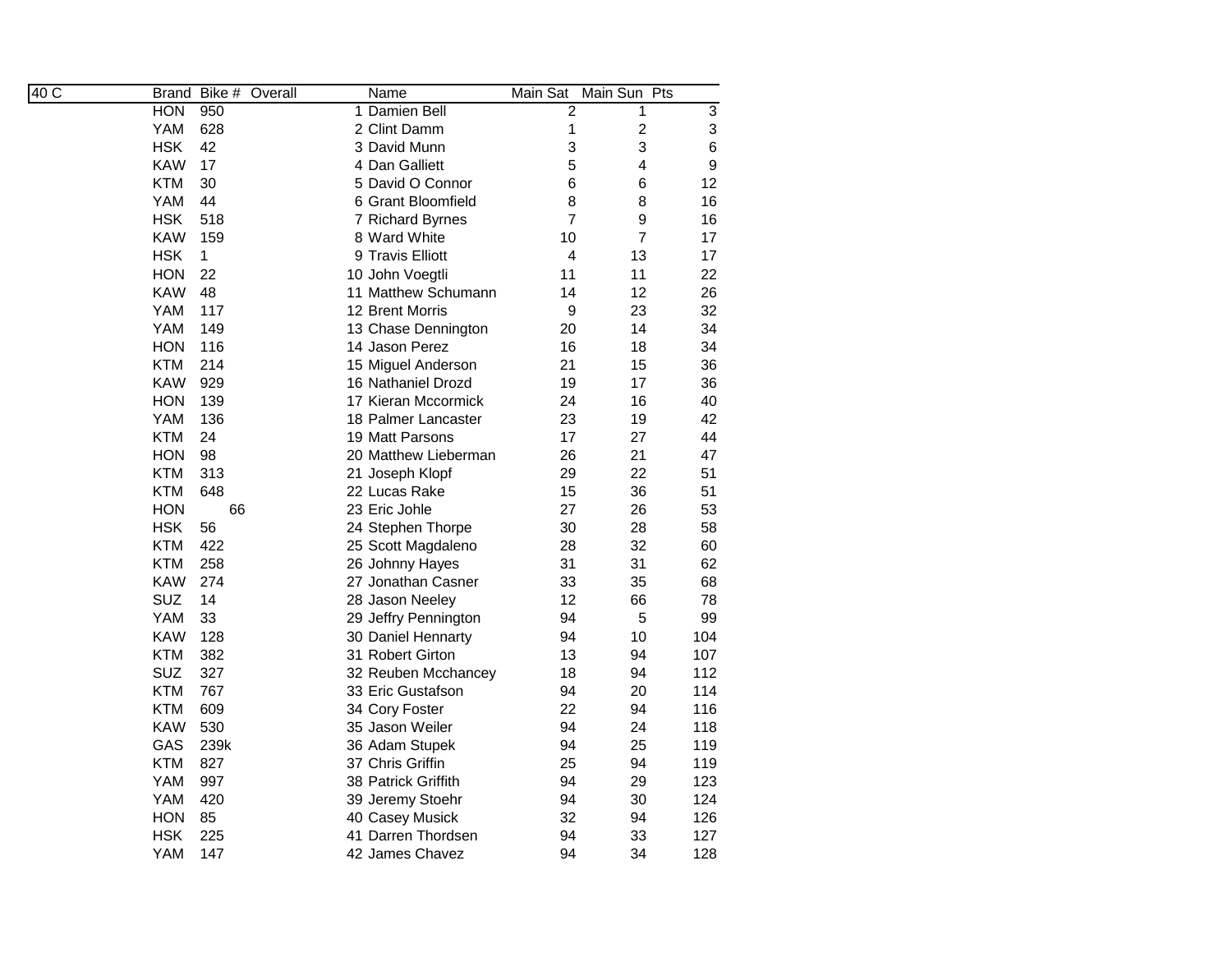| 50 A | <b>Brand</b> | Bike #         | Overall        | Name                   | Moto 1 Sat     | Moto 2 Sat     | Moto 1 Sun     | Moto Sun 2     | Pts |
|------|--------------|----------------|----------------|------------------------|----------------|----------------|----------------|----------------|-----|
|      | <b>KAW</b>   | 2x             | $\mathbf{1}$   | Jeremy Mcgrath         | 1              | 1              | $\mathbf{1}$   | 1              |     |
|      | <b>HSK</b>   | 54             | $\overline{2}$ | Robert Naughton        | 4              | 3              | $\overline{c}$ | 3              | 12  |
|      | YAM          | 155            | 3              | <b>Eddie Davis</b>     | 5              | 4              | 3              | 4              | 16  |
|      | YAM          | 413            | 4              | <b>Todd Mitchell</b>   | 6              | 5              | 4              | 5              | 20  |
|      | YAM          | 953            | 5              | Doug Miller            | 11             | 7              | 9              | 6              | 33  |
|      | <b>HON</b>   | 50             | 6              | Mike Carter            | 9              | 9              | 5              | 12             | 35  |
|      | YAM          | 34             | 7              | <b>Rick Ellis</b>      | $\overline{7}$ | 20             | 6              | $\overline{7}$ | 40  |
|      | SUZ          | 29             | 8              | Tim Tynan              | 13             | 8              | 12             | 8              | 41  |
|      | <b>HON</b>   | 15             | 9              | <b>Troy Cardiel</b>    | 10             | 10             | 8              | 13             | 41  |
|      | <b>KAW</b>   | 99             | 10             | Derek Natvig           | 3              | 6              | 32             | $\overline{2}$ | 43  |
|      | <b>KAW</b>   | 951            | 11             | <b>Steve Thinger</b>   | 16             | 17             | 10             | 9              | 52  |
|      | YAM          | x2             | 12             | Luther French          | 19             | 15             | 13             | 10             | 57  |
|      | <b>KAW</b>   | 24             | 13             | <b>Robert Engel</b>    | 17             | 13             | 11             | 16             | 57  |
|      | <b>KTM</b>   | 671            | 14             | Eric Du Cray           | 15             | 14             | 19             | 11             | 59  |
|      | <b>HON</b>   | 31             | 15             | Jonathan Rhodes        | 22             | 16             | 7              | 15             | 60  |
|      | <b>KTM</b>   | 80             | 16             | Michael Segundo        | 20             | 23             | 14             | 14             | 71  |
|      | <b>KAW</b>   | 737            | 17             | Loren Pochirowski      | 21             | 22             | 16             | 17             | 76  |
|      | YAM          | 55             | 18             | <b>Randall Moseley</b> | 24             | 24             | 17             | 18             | 83  |
|      | <b>KTM</b>   | 100            | 19             | <b>Justin Crawford</b> | 18             | 18             | 15             | 60             | 111 |
|      | <b>KAW</b>   | 20             | 20             | <b>Steve Cole</b>      | 12             | 19             | 32             | 60             | 123 |
|      | <b>KTM</b>   | $\overline{2}$ | 21             | <b>Kurt Nicoll</b>     | $\overline{2}$ | $\overline{2}$ | 60             | 60             | 124 |
|      | <b>HSK</b>   | 4              | 22             | Chad Scholz            | 8              | 12             | 60             | 60             | 140 |
|      | <b>HSK</b>   | 110            | 23             | <b>Dusty Pinckard</b>  | 14             | 11             | 60             | 60             | 145 |
|      | <b>HON</b>   | 22             | 24             | <b>Rick Aldrich</b>    | 25             | 60             | 18             | 60             | 163 |
|      | <b>BTA</b>   | 5              | 25             | Donald Franklin        | 23             | 21             | 60             | 60             | 164 |
|      | <b>HSK</b>   | 121            | 26             | <b>Michael Sage</b>    | 26             | 32             | 60             | 60             | 178 |
|      | <b>KTM</b>   | 23             | 27             | Phil Dowell            | 32             | 32             | 60             | 60             | 184 |
|      | <b>KTM</b>   | 491            | 28             | Kurtis Mozingo         | 32             | 60             | 60             | 60             | 212 |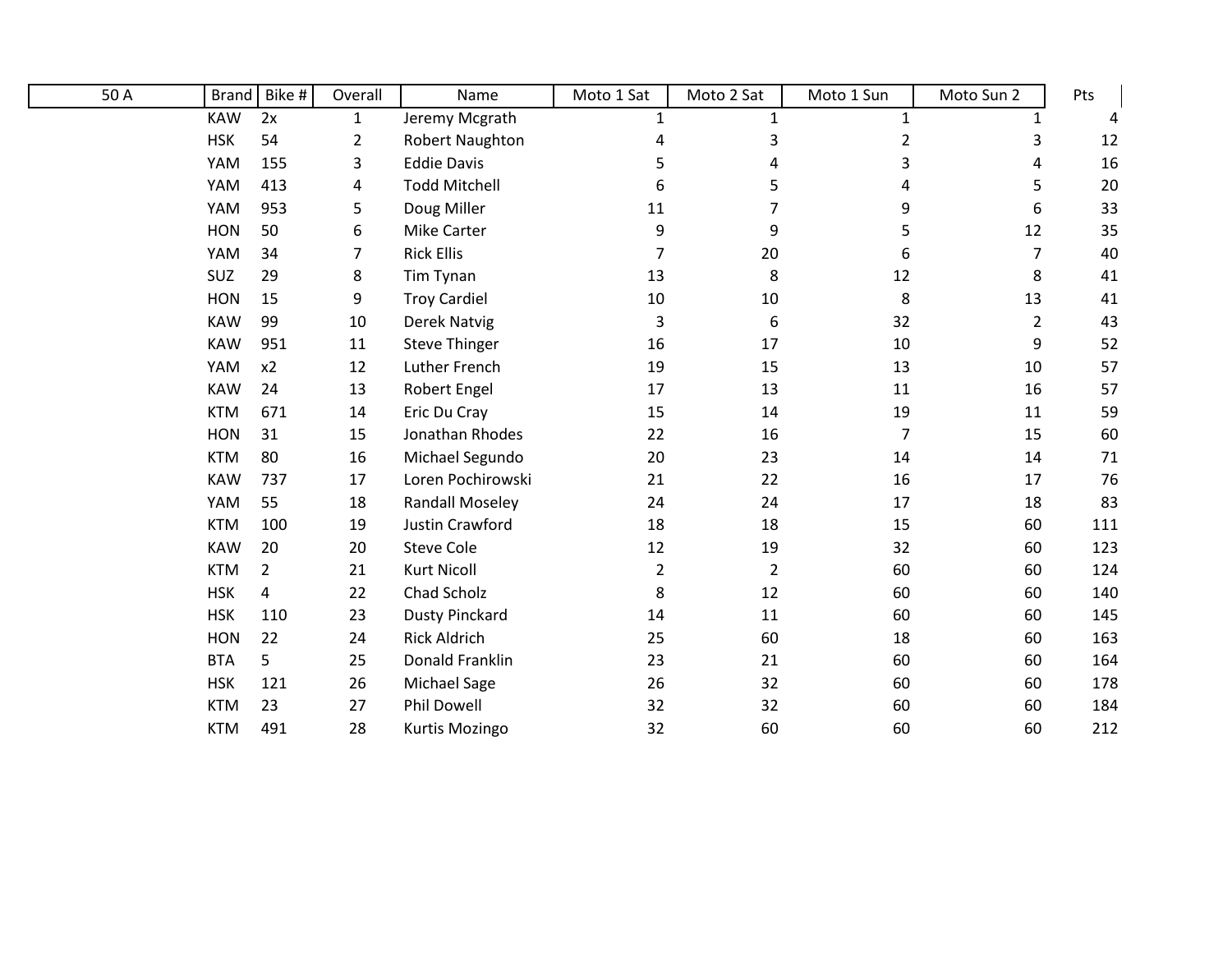| 50B | <b>Brand</b> | Bike # | <b>Overall Name</b> |                    |                |                 |    | Moto 1 Sat Moto 2 Sat Moto 1 Sun Moto 2 Sun Pts |                |
|-----|--------------|--------|---------------------|--------------------|----------------|-----------------|----|-------------------------------------------------|----------------|
|     | <b>KAW</b>   | 43     |                     | 1 Chris Mccrea     |                |                 | 2  | 3                                               | $\overline{7}$ |
|     | <b>YAM</b>   | 202    |                     | 2 Mike Davis       | 4              | 3               | 3  | 1                                               | 11             |
|     | <b>KTM</b>   | 15     |                     | 3 Mike Hibner      | 3              | $\overline{2}$  | 4  | 4                                               | 13             |
|     | <b>KTM</b>   | 19     |                     | 4 Cole Gress       | $\overline{2}$ | 11              | 1  | $\overline{2}$                                  | 16             |
|     | <b>HON</b>   | 401    |                     | 5 Steve Edwards    | 6              | 5               | 7  | 5                                               | 23             |
|     | <b>KTM</b>   | 711    |                     | 6 Richard Vincent  | 8              | 4               | 5  | 6                                               | 23             |
|     | <b>KTM</b>   | 116x   |                     | 7 Dean Warren      | 7              | 8               | 8  | 8                                               | 31             |
|     | <b>HON</b>   | 26     |                     | 8 Donny Tillery    | 5              | $6\phantom{1}6$ | 11 | 11                                              | 33             |
|     | <b>HSK</b>   | 24     |                     | 9 Don Goettling    | 11             | 9               | 6  | 9                                               | 35             |
|     | <b>YAM</b>   | 116    |                     | 10 Derek Brown     | 9              | 17              | 9  | $\overline{7}$                                  | 42             |
|     | <b>KAW</b>   | 21     |                     | 11 Kenny Arndt     | 10             | 12              | 10 | 10                                              | 42             |
|     | GAS          | 5      |                     | 12 Jay Sexton      | 17             | 18              | 13 | 14                                              | 62             |
|     | <b>YAM</b>   | 824    |                     | 13 Jay Jackson     | 16             | 19              | 12 | 16                                              | 63             |
|     | <b>KAW</b>   | 115    |                     | 14 Mike Brown      | 18             | 16              | 19 | 12                                              | 65             |
|     | <b>KTM</b>   | 832    |                     | 15 Mike Mcentire   | 23             | 21              | 14 | 15                                              | 73             |
|     | <b>HSK</b>   | 37     |                     | 16 Ed Palmer       | 22             | 22              | 18 | 13                                              | 75             |
|     | <b>HON</b>   | 511    |                     | 17 Kenneth Reid    | 24             | 23              | 16 | 17                                              | 80             |
|     | GAS          | 205    |                     | 18 Brent Workman   | 29             | 27              | 22 | 18                                              | 96             |
|     | <b>KTM</b>   | 126    |                     | 19 Patrick Veritch | 27             | 26              | 21 | 22                                              | 96             |
|     | <b>KAW</b>   | 340    |                     | 20 Dan Jones       | 30             | 28              | 23 | 21                                              | 102            |
|     | <b>HON</b>   | 122    |                     | 21 Nate Otto       | 13             | $\overline{7}$  | 15 | 68                                              | 103            |
|     | <b>HON</b>   | 44     |                     | 22 Matt Flatter    | 32             | 29              | 25 | 20                                              | 106            |
|     | <b>YAM</b>   | 33     |                     | 23 Antonio Langone | 19             | 13              | 17 | 68                                              | 117            |
|     | <b>YAM</b>   | 105    |                     | 24 Robert Roehlk   | 14             | 14              | 24 | 68                                              | 120            |
|     | GAS          | 110    |                     | 25 Curt Wilcox     | 26             | 68              | 20 | 19                                              | 133            |
|     | <b>HON</b>   | 99     |                     | 26 Kurt Jorgensen  | 25             | 30              | 40 | 40                                              | 135            |
|     | <b>HON</b>   | 763    |                     | 27 Gregg Dungan    | 20             | 20              | 40 | 68                                              | 148            |
|     | <b>HON</b>   | 237    |                     | 28 Eric Rasmussen  | 12             | 10              | 68 | 68                                              | 158            |
|     | <b>SUZ</b>   | 524    |                     | 29 Russell Wallace | 15             | 15              | 68 | 68                                              | 166            |
|     | <b>KTM</b>   | 44x    |                     | 30 Paul Reed       | 21             | 24              | 68 | 68                                              | 181            |
|     | GAS          | 20     |                     | 31 John Maldonado  | 28             | 25              | 68 | 68                                              | 189            |
|     | <b>BTA</b>   | 1      |                     | 32 Jeff Baxter     | 31             | 31              | 68 | 68                                              | 198            |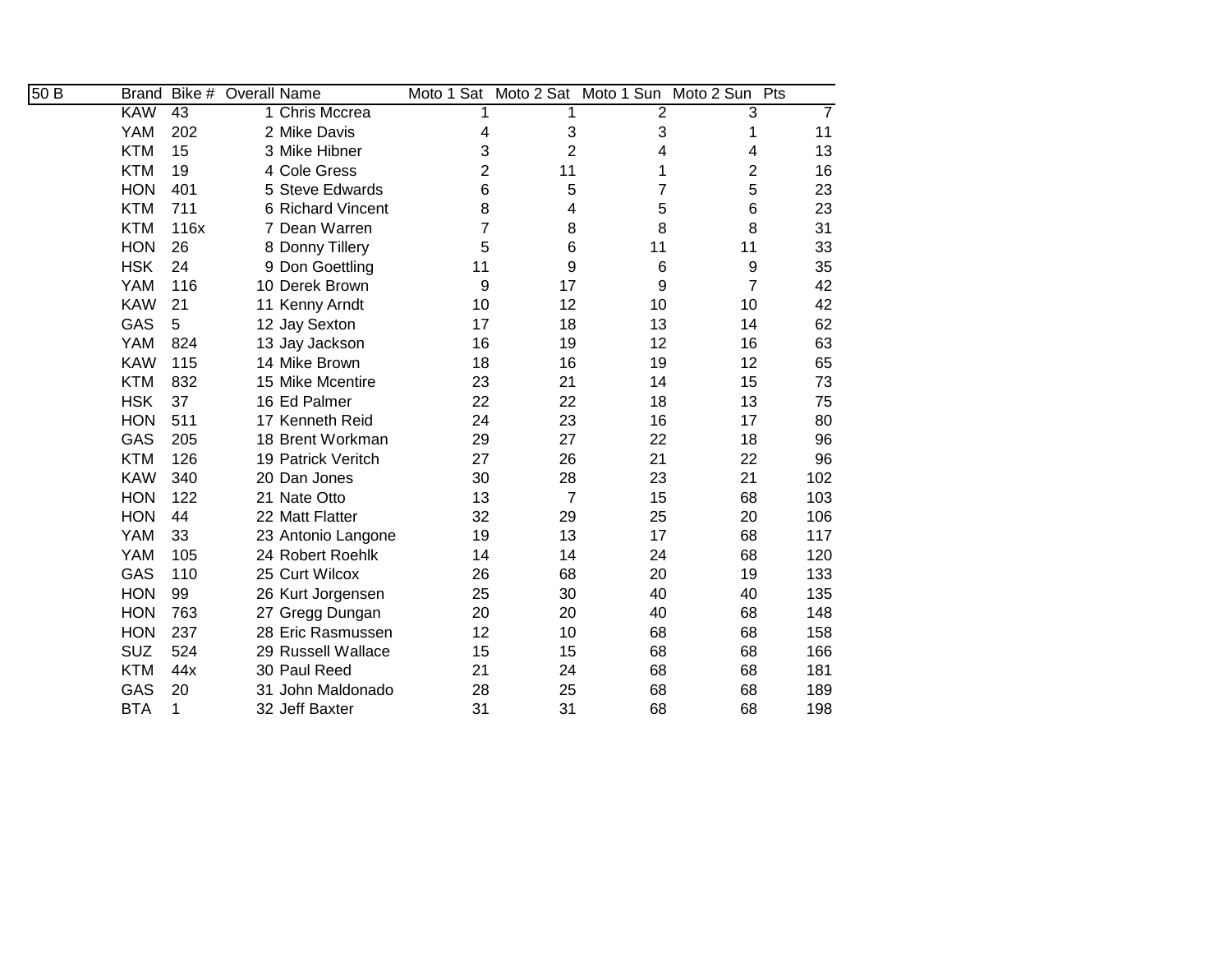| 50C | <b>Brand</b> |     | Bike # Overall<br>Name | Moto 1 Sat     | Moto 2 Sat     | Moto 1 Sun     | Moto 2 Sun   | Pts |
|-----|--------------|-----|------------------------|----------------|----------------|----------------|--------------|-----|
|     | <b>HSK</b>   | 51  | 1 Russell Fox          | $\mathbf{1}$   | $\mathbf{1}$   | $\mathbf{1}$   | $\mathbf{1}$ | 4   |
|     | YAM          | 84  | 2 David Seitz          | 3              | $\mathbf{2}$   | 5              | 2            | 12  |
|     | YAM          | 33  | 3 Jeffry Pennington    | 5              | 4              | $\overline{2}$ | 3            | 14  |
|     | <b>KAW</b>   | 17  | 4 Dan Galliett         | $\overline{2}$ | 3              | 4              | 6            | 15  |
|     | YAM          | 15  | 5 Gabi Abayov          | 4              | 11             | 3              | 5            | 23  |
|     | <b>HSK</b>   | 341 | 6 Brandon A. Potts     | 7              | 6              | $\overline{7}$ | 4            | 24  |
|     | YAM          | 170 | 7 Mark Dobson          | 11             | 8              | 10             | 7            | 36  |
|     | <b>HON</b>   | 134 | 8 Aaron Ridill         | 12             | 12             | 8              | 8            | 40  |
|     | SUZ          | 14  | 9 Jason Neeley         | 9              | 13             | 6              | 12           | 40  |
|     | <b>KTM</b>   | 90  | 10 Robin Adduono       | 10             | 10             | 13             | 10           | 43  |
|     | GAS          | 809 | 11 John Cardilino      | 6              | $\overline{7}$ | 16             | 20           | 49  |
|     | <b>HON</b>   | 41  | 12 Jason Sutter        | 19             | 17             | 9              | 9            | 54  |
|     | <b>KAW</b>   | 107 | 13 Mark Olden          | 14             | 15             | 12             | 17           | 58  |
|     | GAS          | 320 | 14 Nathan Hayes        | 17             | 16             | 14             | 16           | 63  |
|     | <b>KTM</b>   | 15x | 15 Daniel Woodman      | 16             | 26             | 11             | 11           | 64  |
|     | <b>KTM</b>   | 322 | 16 Joel Petersen       | 24             | 20             | 15             | 14           | 73  |
|     | GAS          | 196 | 17 Donnie Kadlec       | 26             | 23             | 20             | 15           | 84  |
|     | <b>HON</b>   | 59  | 18 Todd Diamond        | 22             | 25             | 19             | 18           | 84  |
|     | <b>HON</b>   | 10  | 19 Tom Neston          | 30             | 21             | 17             | 21           | 89  |
|     | <b>KAW</b>   | 751 | 20 Robert Marmolejo    | 21             | 22             | 23             | 23           | 89  |
|     | GAS          | 772 | 21 Steve Lazar         | 13             | 14             | 44             | 19           | 90  |
|     | <b>KTM</b>   | 767 | 22 Eric Gustafson      | 23             | 24             | 18             | 25           | 90  |
|     | <b>KTM</b>   | 827 | 23 Chris Griffin       | 29             | 19             | 25             | 26           | 99  |
|     | <b>HON</b>   | 610 | 24 Chad Carson         | 25             | 18             | 44             | 13           | 100 |
|     | <b>KAW</b>   | 32  | 25 Luis Cepeda         | 28             | 28             | 24             | 22           | 102 |
|     | YAM          | 13  | 26 Jim Quaschnick      | 8              | 5              | 22             | 72           | 107 |
|     | <b>KTM</b>   | 24  | 27 Matt Parsons        | 33             | 31             | 26             | 27           | 117 |
|     | <b>HSK</b>   | 37  | 28 Bob Hanna           | 32             | 29             | 34             | 28           | 123 |
|     | <b>HON</b>   | 269 | 29 Cesar Ainza         | 34             | 30             | 28             | 31           | 123 |
|     | CZ           | 777 | 30 Jeffrey Tubbs       | 15             | 9              | 27             | 72           | 123 |
|     | YAM          | 443 | 31 Ken Jensma          | 38             | 32             | 32             | 29           | 131 |
|     | <b>HON</b>   | 469 | 32 Richard Larson      | 31             | 27             | 29             | 44           | 131 |
|     | YAM          | 222 | 33 Ray Bradshaw        | 37             | 35             | 30             | 32           | 134 |
|     | SUZ          | 3   | 34 Robby Mueller       | 20             | 72             | 21             | 24           | 137 |
|     | <b>HSK</b>   | 422 | 35 Steve Hokit         | 40             | 34             | 33             | 30           | 137 |
|     | <b>HSK</b>   | 657 | 36 Chris Wilson        | 36             | 33             | 35             | 72           | 176 |
|     | <b>KTM</b>   | 609 | 37 Cory Foster         | 39             | 44             | 31             | 72           | 186 |
|     | <b>KTM</b>   | 48  | 38 Robert Drewry       | 41             | 36             | 72             | 72           | 221 |
|     | <b>HSK</b>   | 723 | 39 Jason Pennington    | 35             | 44             | 72             | 72           | 223 |
|     | YAM          | 71  | 40 David Thomas        | 18             | 72             | 72             | 72           | 234 |
|     | GAS          | 547 | 41 Jarvis Mullican     | 27             | 72             | 72             | 72           | 243 |